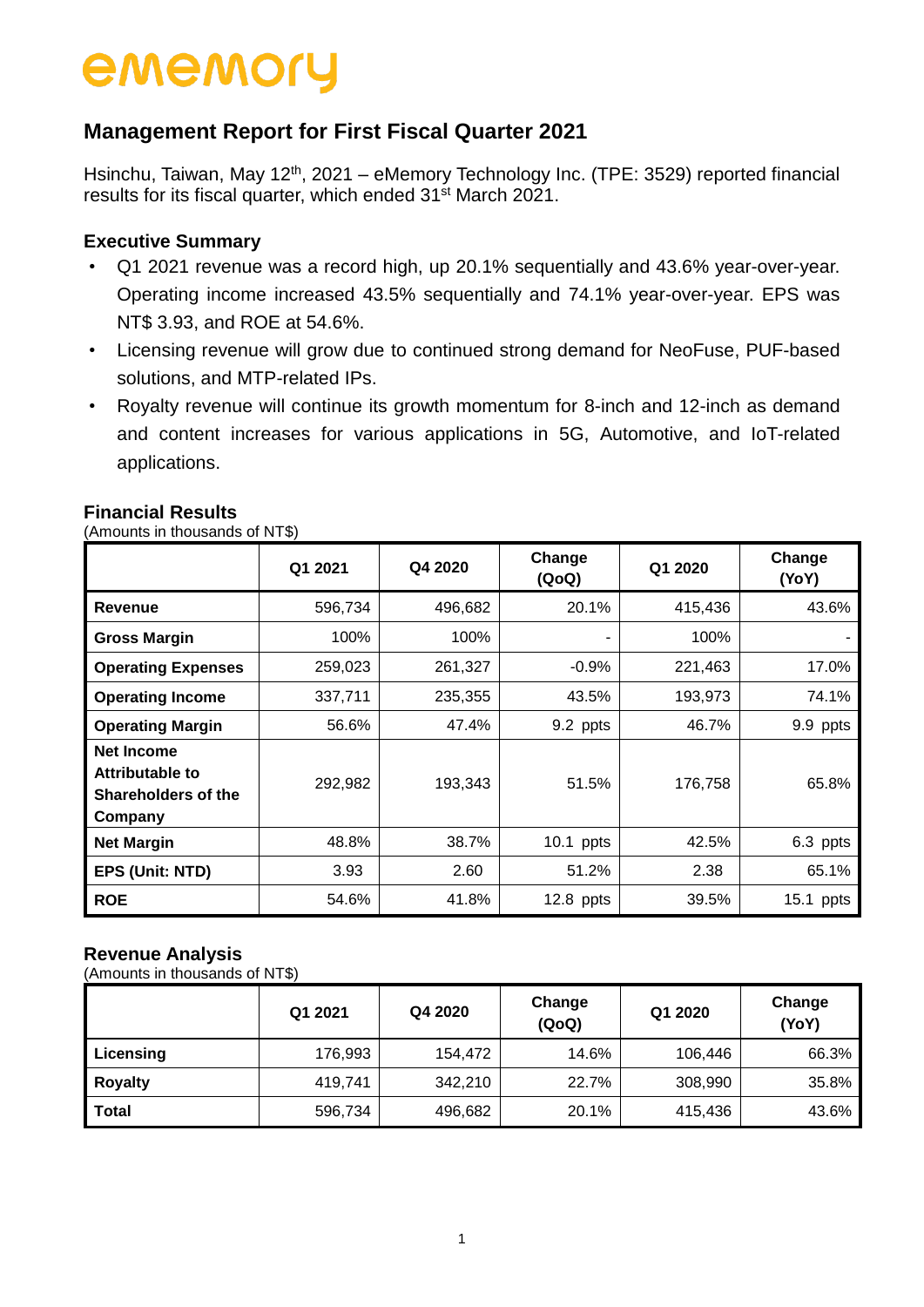# ememo

(Amounts in thousands of US\$)

|                | Q1 2021 | Q4 2020 | Change<br>(QoQ) | Q1 2020 | Change<br>(YoY) |
|----------------|---------|---------|-----------------|---------|-----------------|
| Licensing      | 6,241   | 5,350   | 16.7%           | 3,542   | 76.2%           |
| <b>Royalty</b> | 14,788  | 11,859  | 24.7%           | 10,336  | 43.1%           |
| <b>Total</b>   | 21,029  | 17,209  | 22.2%           | 13,878  | 51.5%           |

#### **Revenue analysis by technology**

|                   | Q1 2021              |                      |                 |                        |                          |                 |                        |                 |                 |  |  |  |  |
|-------------------|----------------------|----------------------|-----------------|------------------------|--------------------------|-----------------|------------------------|-----------------|-----------------|--|--|--|--|
| <b>Technology</b> |                      | <b>Total Revenue</b> |                 |                        | <b>Licensing Revenue</b> |                 | <b>Royalty Revenue</b> |                 |                 |  |  |  |  |
|                   | $%$ of Q1<br>Revenue | Change<br>(QoQ)      | Change<br>(YoY) | $%$ of Q1<br>Licensing | Change<br>(QoQ)          | Change<br>(YoY) | $%$ of Q1<br>Royalty   | Change<br>(QoQ) | Change<br>(YoY) |  |  |  |  |
| <b>NeoBit</b>     | 40.4%                | 8.3%                 | 7.7%            | 15.4%                  | 3.3%                     | 13.4%           | 50.8%                  | 8.9%            | 7.1%            |  |  |  |  |
| <b>NeoFuse</b>    | 48.0%                | 16.7%                | 65.8%           | 51.3%                  | $-17.6%$                 | 21.6%           | 46.7%                  | 44.5%           | 99.4%           |  |  |  |  |
| <b>PUF-Based</b>  | 0.9%                 | 115.3%               | 812.6%          | 3.1%                   | 115.3%                   | 812.6%          | $0.0\%$                | $0.0\%$         | 0.0%            |  |  |  |  |
| <b>MTP</b>        | 10.7%                | 144.5%               | 244.2%          | 30.2%                  | 249.7%                   | 652.0%          | 2.5%                   | $-3.2\%$        | $-8.2\%$        |  |  |  |  |

- NeoBit: OTP technology covers from 0.25um to 55nm.
- NeoFuse: OTP technology covers mainly from 0.18um to 5nm.
- PUF-Based: OTP technology covers mainly from 65nm to 5nm.
- MTP: MTP technology covers from 0.18um to 22nm, offering high-density memory and allowing up to 100K rewritable times with zero additional masking layers.

#### **Royalty revenue analysis by wafer size (8-inch vs 12-inch)**

|                   | Q1 2021 |                 |                 |  |  |  |  |  |
|-------------------|---------|-----------------|-----------------|--|--|--|--|--|
| <b>Wafer Size</b> | % of Q1 | Change<br>(QoQ) | Change<br>(YoY) |  |  |  |  |  |
| 8-inch            | 54.8%   | 10.2%           | 16.2%           |  |  |  |  |  |
| 12-inch           | 45.2%   | 42.1%           | 70.9%           |  |  |  |  |  |

#### **Key Business Developments**

**Licensing** 

- Technology License
	- $\checkmark$  5 licensing contracts were signed during this quarter.
	- $\checkmark$  As of March 31<sup>st</sup>, 2021, we have technologies under development for the adoption of 105 different process platforms, ranging from 0.25um to 5nm.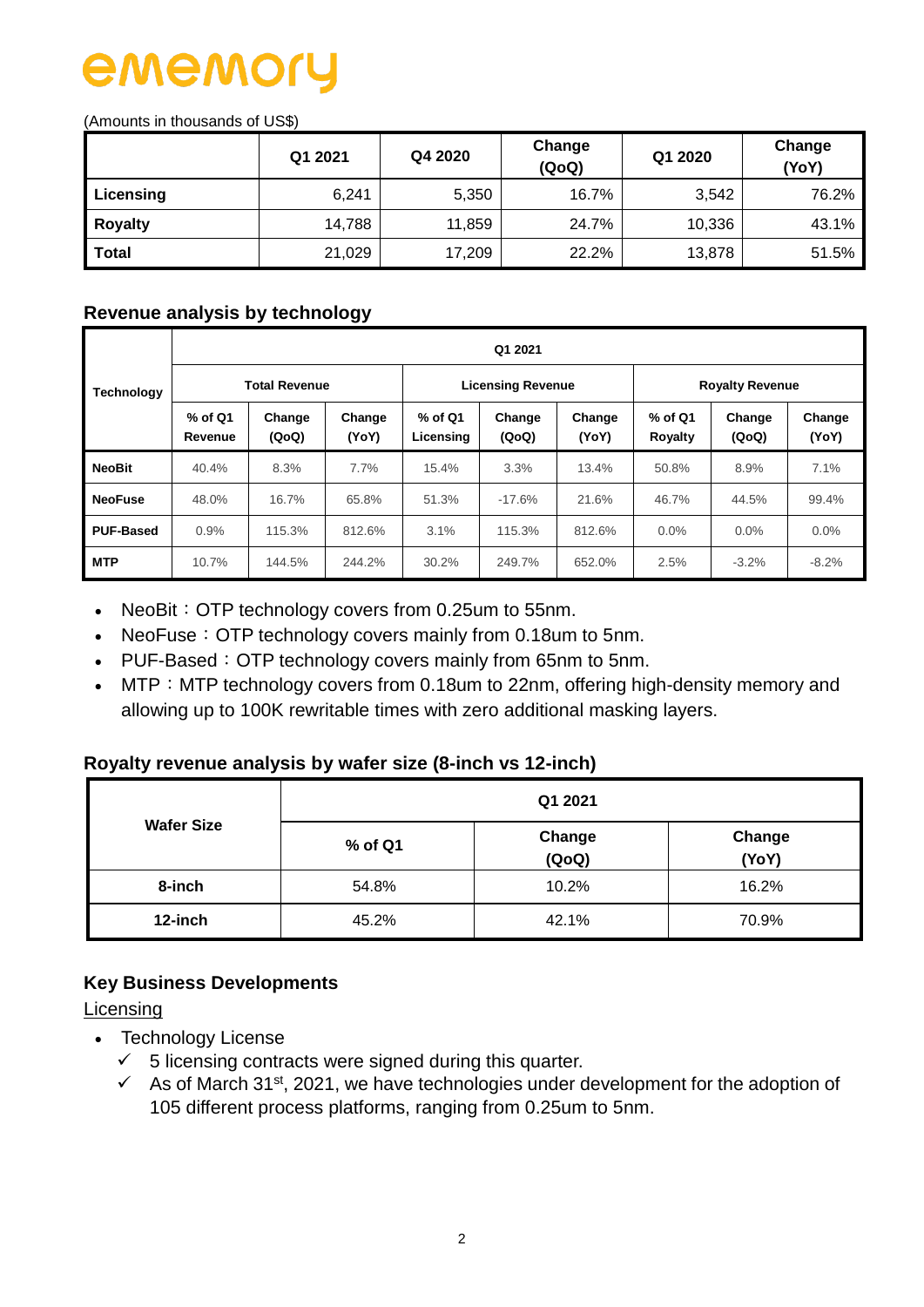#### **Development of Key Technology on 12-inch Nodes**

|            | $5/6$ nm |   | 7/10nm   12/16nm   22/28nm | 40nm |    |    | $ 55/65$ nm 80/90nm 0.11/0.13um 0.18um | Total |
|------------|----------|---|----------------------------|------|----|----|----------------------------------------|-------|
| Qualified  |          | 5 | 34                         | 16   | 26 | 16 |                                        | 117   |
| Developing | 4        | 4 | 12                         | 5    | 15 | 13 |                                        | 60    |

- Design License
	- $\checkmark$  A total of 155 product tape-outs occurred in the first quarter of 2021.
		- 1 tape-out at 7nm for Automotive Processor.
		- 1 tape-out at 14nm/16nm for Advanced Processor.
		- 24 tape-outs at 22nm/28nm for MCU, ISP, OLED Driver, Ethernet, Wi-Fi, DTV, STB, Video/Audio, and T-con.
		- 1 tape-out at 25nm for DRAM.
		- 14 tape-outs at 40nm for MCU, OLED Driver, TDDI, Ethernet, and 2.4GHz.
		- 21 tape-outs at 55nm/63nm/65nm for PMIC, CIS, MCU, OLED Driver, LCD Driver, TDDI, and Audio.
		- 7 tape-outs at 80nm/90nm for CIS, OLED Driver, LCD Driver, and TDDI.
		- 13 tape-outs at 0.13um for PMIC, Controller Sensor, Temperature Sensor, MCU, LCD Driver, and RFID.
		- 70 tape-outs at 0.18um for PMIC, Ambient Light Sensor, Accelerometer, Gyroscope, Magnetics, Pressure Sensor, Fingerprint Sensor, MCU, OLED Driver, RFID, Bluetooth, Clock, Touch Panel Controller, Motor Driver, Oscillator, and etc.
		- 3 tape-outs at 0.25um for PMIC, Ambient Light Sensors, and Accelerometer.
	- $\checkmark$  As of March 31<sup>st</sup>, 2021, eMemory's cumulative number of design licenses has increased to 5,423––a direct result of our ongoing effort in expanding and diversifying our technologies for adoption in a wide range of applications.

## **Future Growth Drivers**

License

 Strong demand for NeoFuse, PUF-based solutions, and MTP-related will drive licensing revenue growth for the year.

### **Rovalty**

- 8-inch royalties will continue its momentum due to demand and content increase for PMIC, MCU, and Sensor-related in 5G, Automotive, and IoT-related applications.
- 12-inch royalties will have strong growth as customers are ramping up production for TDDI, OLED, ISP, DTV, STB, WiFi 6, Bluetooth, Ethernet, Switch, TWS, DRAM, and others.
- Royalties from 16nm start to kick in, followed by 7nm in the second half of the year.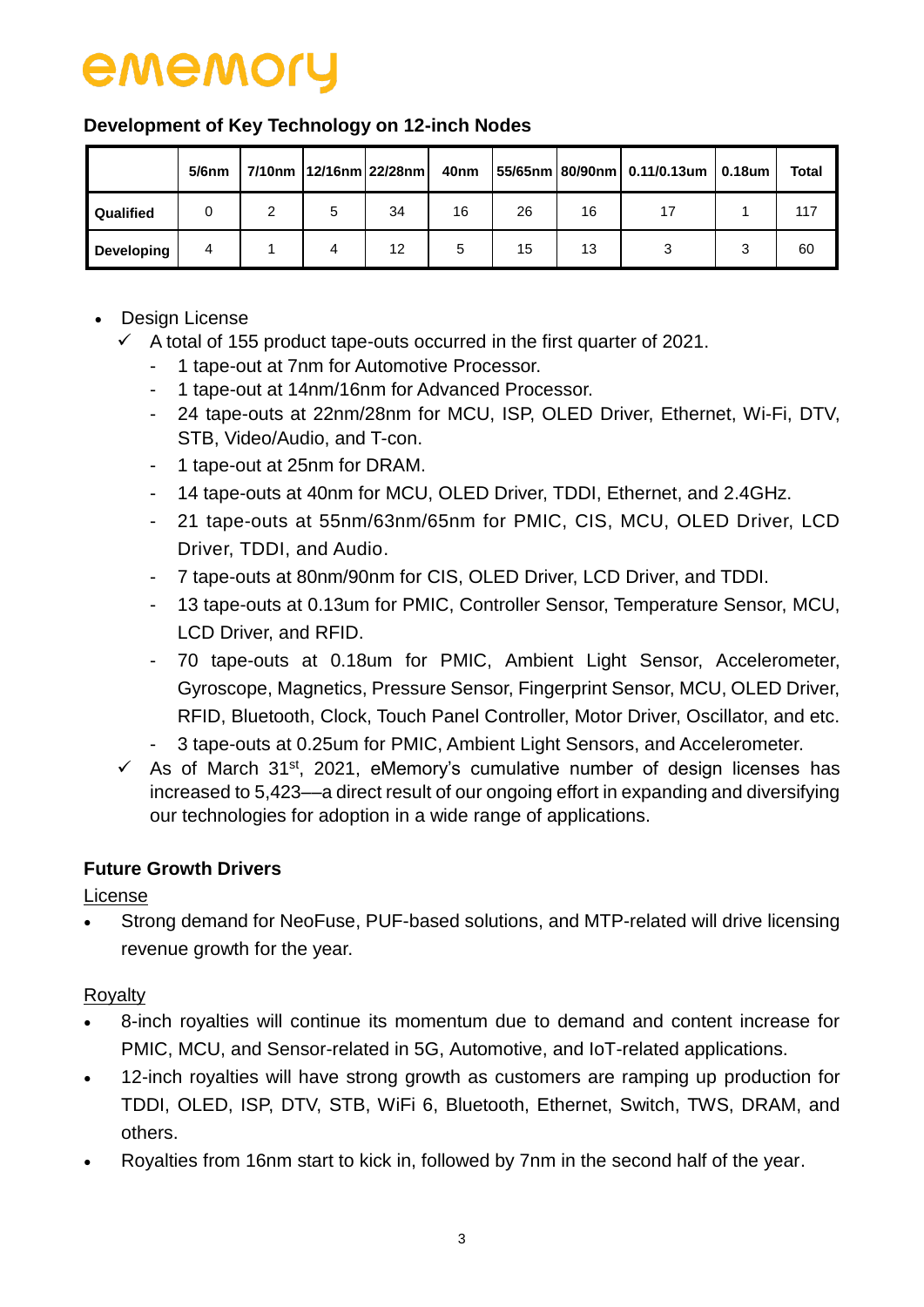#### New Business Development

- NeoFuse in advanced processes is being adopted for secure Key storage and is seeking to replace the conventional e-Fuse. This will be a trend in hardware security.
- Business activities of PUF-based security solutions are in progress in the applications of IoT, industrial IoT, AI, Blockchain, FPGA, Data Processor Unit (DPU), Mobile Storage (UFS), and Automotive.
- PUFrt and PUFiot have been adopted by several customers across various applications.
- Customer adoption cases have been very successful for the collaboration with ARM, and will expand the cooperation to more product applications.

### New IP Technology Development

- 6nm is going into characterization and qualification after demonstrating successful silicon results.
- 5nm plus (N5P) going into wafer processing after completing silicon verification.
- We have announced the adoption of our IP by Achronix for FPGA Hardware Root of Trust.
- We will continue to develop our PUF-based solution to implement HSM (Hardware Security Module), which can be embedded in the chip to provide security functions for network applications.

### **Financial Review**

Gross margin Gross margin remained at 100%.

#### Operating expenses

• The total operating expenses in Q1 2021 were NT\$ 259.02 million and represented 43.4% of the total revenue, which decreased from 53.3% in the prior year. The annual increase was mainly attributable to expenditure increases such as human resources, rewards and bonuses, and the compensation of employees and directors.

#### Non-operating items and income tax expense

- Non-operating items for the quarter were a gain of NT\$ 6.63 million, compared to a loss of NT\$ 4.62 million in Q4 2020.
- Q1 2021 effective tax rate was 15.4%.

### Net Income and EPS

- Net income attributable to shareholders of the company for the quarter was NT\$ 292.98 million, an increase of 51.5% sequentially and 65.8% year-over-year.
- Earnings per share was NT\$ 3.93 in Q1 2021. ROE was 54.6%.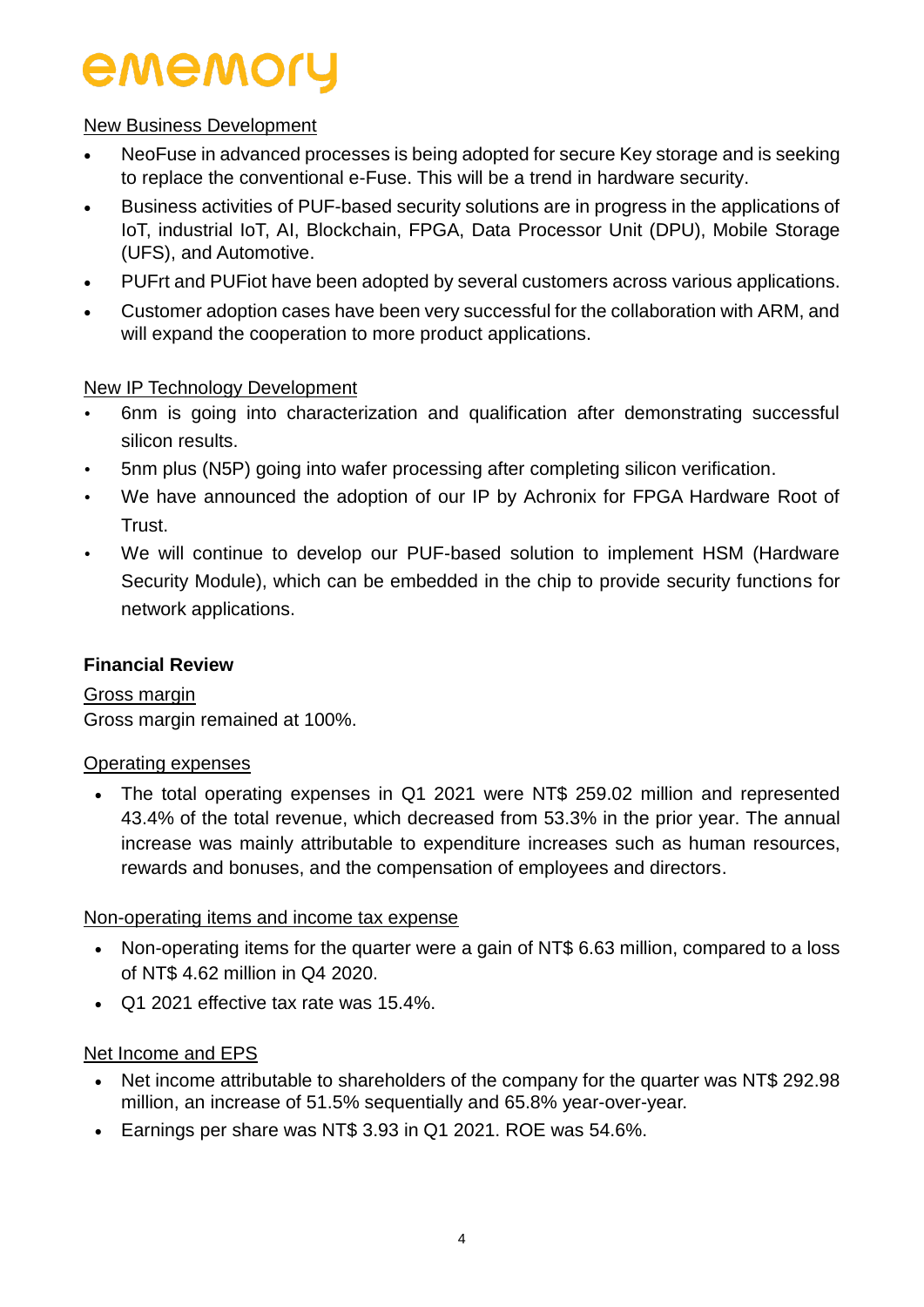#### Current assets and current liabilities

- As of March 31<sup>st</sup>, 2021, cash increased by NT\$ 324.47 million from December 31<sup>st</sup>, 2020 to NT\$ 2,078.58 million.
- Total current assets including cash were NT\$ 2,249.43 million, with an increase of NT\$ 350.52 million from December 31<sup>st</sup>, 2020. The increase was due to the growth in revenue.
- Total current liabilities increased by NT\$ 47.61 million from December 31<sup>st</sup>, 2020 to NT\$ 495.70 million.
- Net working capital was NT\$ 1,753.73 million and the current ratio was 4.54x.

#### Cash flows

- As of March 31st, 2021, net cash generated from operating activities totaled NT\$ 333.82 million, including NT\$ 344.34 million from income before income tax, NT\$ 14.80 million from depreciation and amortization, and NT\$ 25.32 million used in other operating activities, which included tax payment of NT\$ 16.18 million.
- Net cash used in investing activities was NT\$ 14.71 million at the end of March  $31^{st}$ , 2021, primarily related to the acquisition of property, plant, equipment, and intangible assets.
- Net cash generated from financing activities was NT\$ 5.21 million at the end of March 31<sup>st</sup>, 2021, mainly attributable to the increase of execution of employees' stock options.
- As a result, cash increased by NT\$ 324.47 million to NT\$ 2,078.58 million from December 31<sup>st</sup>, 2020 to March 31<sup>st</sup>, 2021.

#### Employee

• As of March 31<sup>st</sup>, 2021, eMemory has 266 full-time employees, including 182 R&D engineers. Our subsidiary, PUFsecurity has 30 full-time employees, including 16 R&D engineers.

#### **Cautionary Statement**

This report contains forward-looking statements, which are subject to risk factors associated with the semiconductor and intellectual property business. We believe that the expectations reflected in these statements are reasonable. However, they may be affected by a variety of variables, many of which are beyond our control. These variables could cause actual results or trends to differ materially which include, but are not limited to: wafer price fluctuation, actual demand, rapid technology change, delays or failures in customers' tape-outs into wafer production, our ability to negotiate, monitor and enforce agreements for the determination and payment of royalties, any bug or fault in our technology which leads to significant damage to our technology and reputation, actual or potential litigation, semiconductor industry cycle and general economic conditions. Unless as required by law, eMemory undertakes no obligation to update or revise any forward-looking statements, whether as a result of new information, future events, or otherwise.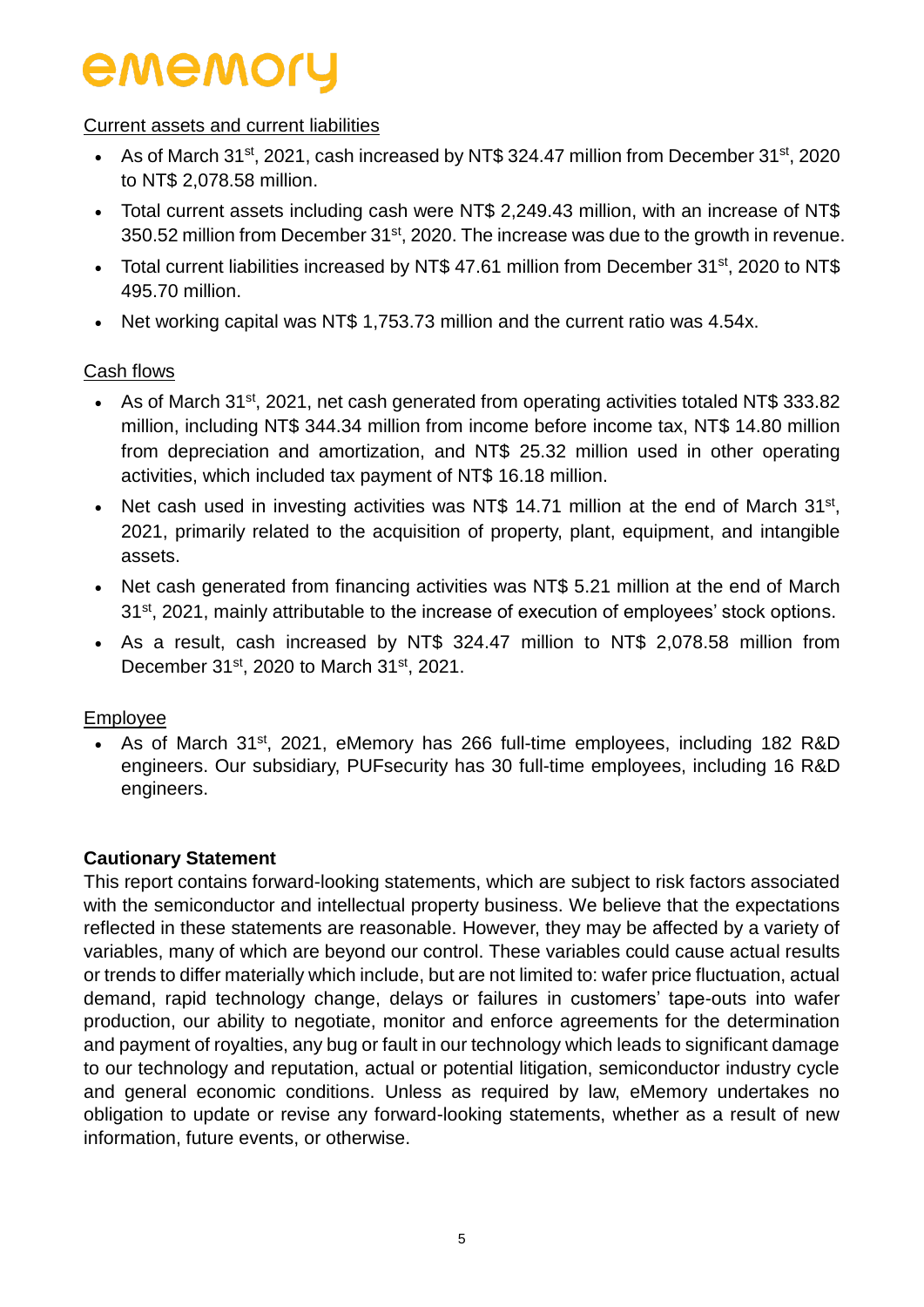

**Contact** Fiona Lai Investor Relations eMemory Technology Inc. +886-3-5601168 [ir@ememory.com.tw](mailto:ir@ememory.com.tw)

**-Financial Statements To Follow-**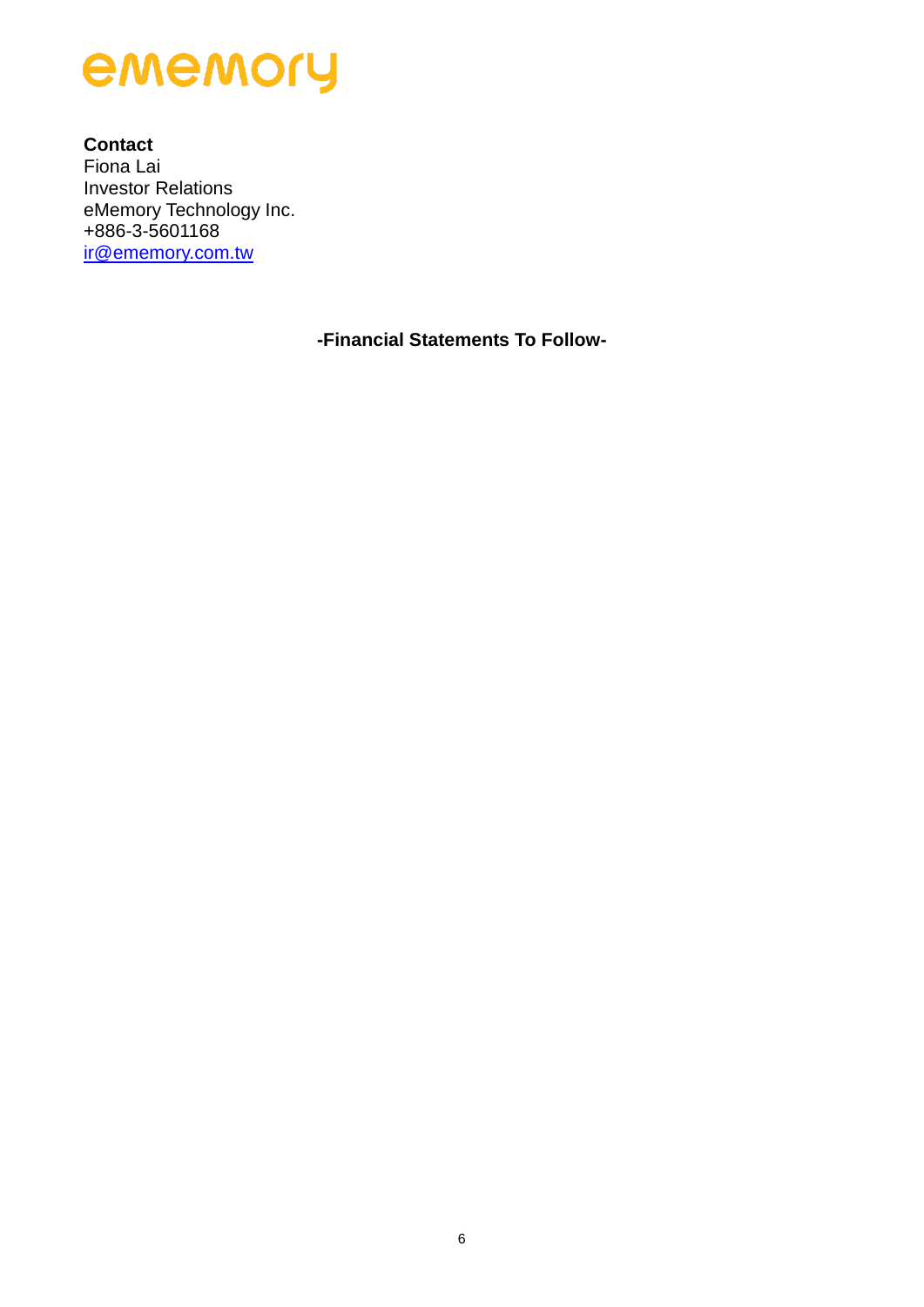# **CONSOLIDATED BALANCE SHEETS**

**(In Thousands of New Taiwan Dollars)**

|                                                                           | March 31, 2021<br>(Reviewed) |                          | December 31.<br>2020<br>(Audited) |                | March 31, 2020<br>(Reviewed) |                          |                                                       | March 31, 2021<br>(Reviewed) |                               | December 31,<br>2020<br>(Audited) |                                              | March 31, 2020<br>(Reviewed) |                                             |
|---------------------------------------------------------------------------|------------------------------|--------------------------|-----------------------------------|----------------|------------------------------|--------------------------|-------------------------------------------------------|------------------------------|-------------------------------|-----------------------------------|----------------------------------------------|------------------------------|---------------------------------------------|
| <b>ASSETS</b>                                                             | <b>Amount</b>                | %                        | <b>Amount</b>                     | %              | <b>Amount</b>                | %                        | <b>LIABILITIES AND EQUITY</b>                         | <b>Amount</b>                | %                             | <b>Amount</b>                     | %                                            | <b>Amount</b>                | %                                           |
| <b>CURRENT ASSETS</b>                                                     |                              |                          |                                   |                |                              |                          | <b>CURRENT LIABILITIES</b>                            |                              |                               |                                   |                                              |                              |                                             |
| Cash                                                                      | \$2,078,580                  | 74                       | \$1,754,111                       | 71             | \$1,530,426                  | 68                       | Contract liabilities - current                        | \$59,669                     | $\overline{2}$                | \$50,802                          | 2                                            | \$43,005                     | $\overline{2}$                              |
| Accounts receivable - net                                                 | 89,004                       | 3                        | 117,449                           | 5              | 108,376                      | 5                        | Other payables                                        | 112,323                      | $\overline{4}$                | 136,590                           | 5                                            | 87,170                       | $\overline{4}$                              |
| Accounts receivable - related parties                                     | 28,535                       | $\overline{1}$           |                                   | $\blacksquare$ |                              | $\sim$                   | Other payables - related parties                      |                              | $\sim$                        |                                   | $\sim$                                       | 40                           |                                             |
| Other receivables                                                         | 4,641                        |                          | 105                               |                | 171                          |                          | Bonuses payable to employees and directors            | 196,081                      | $\overline{7}$                | 164,397                           | $\overline{7}$                               | 136,743                      | 6                                           |
| Other receivables - related parties                                       | 425                          | $\sim$                   | 277                               |                | 389                          |                          | Payables on equipment                                 | 503                          | $\sim$                        | 5,134                             | $\overline{\phantom{a}}$                     | 6,215                        |                                             |
| Prepayments                                                               | 45,087                       | $\overline{2}$           | 23,711                            |                | 50,821                       | 2                        | <b>Current tax liabilities</b>                        | 123,337                      | $\overline{4}$                | 87,696                            | $\boldsymbol{\Lambda}$                       | 81,533                       | $\overline{4}$                              |
| Other current assets                                                      | 3,159                        | $\equiv$                 | 3,262                             |                | 3,897                        | $\equiv$                 | Lease liabilities - current                           | 1,534                        | $\sim$                        | 1,340                             |                                              | 3,002                        |                                             |
| Total current assets                                                      | 2,249,431                    | 80                       | 1,898,915                         | 77             | 1,694,080                    | $-75$                    | Other current liabilities                             | 2,252                        | $\rule{1em}{0.15mm}$          | 2,134                             | $\equiv$                                     | 6,363                        | $\overline{\phantom{a}}$                    |
|                                                                           |                              |                          |                                   |                |                              |                          | <b>Total current liabilities</b>                      | 495,699                      | 17                            | 448,093                           | 18                                           | 364,071                      |                                             |
| NON-CURRENT ASSETS<br>Financial assets at fair value through other        |                              |                          |                                   |                |                              |                          | NON-CURRENT LIABILITIES                               |                              |                               |                                   |                                              |                              |                                             |
| comprehensive income - noncurrent<br>Financial assets at amortized cost - | 21,457                       |                          | 21,037                            |                | 15,948                       |                          | Lease liabilities - noncurrent                        | 3,829                        |                               | 2,073                             |                                              | 3,631                        |                                             |
| noncurrent<br>Investment accounted for using equity                       | 114                          |                          | 114                               |                | 113                          |                          | Net defined benefit liabilities - noncurrent          | 21,038                       |                               | 21,233                            |                                              | 21,229                       | - 1                                         |
| method                                                                    | 4,707                        | $\overline{\phantom{a}}$ | 5,517                             |                | 4,444                        |                          | Guarantee deposits received                           | 530                          |                               | 530                               |                                              | 530                          |                                             |
| Property, plant and equipment                                             | 461,318                      | 16                       | 467,393                           | 19             | 473,370                      | 21                       | Total non-current liabilities                         | 25,397                       | $\overline{\phantom{0}}$      | 23,836                            | $\underline{\phantom{0}}$                    | 25,390                       | $\overline{\phantom{0}}$                    |
| Right-of-use assets                                                       | 5,307                        | $\overline{\phantom{a}}$ | 3,352                             | $\blacksquare$ | 6,553                        | $\sim$                   | <b>Total liabilities</b>                              | 521,096                      | 18                            | 471,929                           | 19                                           | 389,461                      | 17                                          |
| Intangible assets                                                         | 75,559                       | 3                        | 76,814                            | 3              | 72,583                       | 3                        |                                                       |                              |                               |                                   |                                              |                              |                                             |
| Deferred tax assets                                                       | 2,937                        | $\overline{\phantom{a}}$ | 4,022                             | $\blacksquare$ | 2,333                        | $\overline{\phantom{a}}$ | EQUITY ATTRIBUTABLE TO SHAREHOLDERS<br>OF THE COMPANY |                              |                               |                                   |                                              |                              |                                             |
| Prepayments for equipment                                                 | 3,300                        | $\overline{\phantom{a}}$ | 50                                |                |                              | $\overline{\phantom{a}}$ | Ordinary shares                                       | 760,778                      | 27                            | 760,592                           | $-31$                                        | 758,336                      | $-34$                                       |
| Refundable deposits                                                       | 428                          | $\equiv$ $\equiv$        | 358                               |                | 349                          | $\frac{1}{2}$            | Capital surplus                                       | 397,656                      | 14                            | 391,907                           | 16                                           | 405,547                      | $-18$                                       |
| Total non-current assets                                                  | 575,127                      | 20                       | 578,657                           | 23             | 575,693                      | $-25$                    | Retained earnings                                     |                              |                               |                                   |                                              |                              |                                             |
|                                                                           |                              |                          |                                   |                |                              |                          | Legal reserve                                         | 455,518                      | 16                            | 455,518                           | 18                                           | 401,471                      | 17                                          |
|                                                                           |                              |                          |                                   |                |                              |                          | Special reserve                                       | 65,586                       | $\mathbf{3}$                  | 65,586                            | 3                                            | 61,932                       | $\mathbf{3}$                                |
|                                                                           |                              |                          |                                   |                |                              |                          | Unappropriated earnings                               | 1,079,989                    | 38                            | 787,007                           | 32                                           | 722,411                      | $-32$                                       |
|                                                                           |                              |                          |                                   |                |                              |                          | Total retained earnings                               | 1,601,093                    | 57                            | 1,308,111                         | 53                                           | 1,185,814                    | $-52$                                       |
|                                                                           |                              |                          |                                   |                |                              |                          | Other equity                                          |                              |                               |                                   |                                              |                              |                                             |
|                                                                           |                              |                          |                                   |                |                              |                          | Exchange differences on the translation of the        |                              |                               |                                   |                                              |                              |                                             |
|                                                                           |                              |                          |                                   |                |                              |                          | financial statements of foreign operations            | 19)                          | $\sim$                        | 26)                               | $\sim$                                       | 5)                           |                                             |
|                                                                           |                              |                          |                                   |                |                              |                          | Unrealized gain (loss) on financial assets at         |                              |                               |                                   |                                              |                              |                                             |
|                                                                           |                              |                          |                                   |                |                              |                          | fair value through other comprehensive                |                              |                               |                                   |                                              |                              |                                             |
|                                                                           |                              |                          |                                   |                |                              |                          | income                                                | 59,655)                      | $\sqrt{2}$                    | 60,075)                           | $\frac{3}{2}$                                | 65,164)                      | $\left( \underline{\hspace{1cm}} 3 \right)$ |
|                                                                           |                              |                          |                                   |                |                              |                          | Total other equity                                    | 59,674)                      | $\sqrt{2}$                    | 60,101)                           | $\left( \underline{\hspace{1cm}}\ 3 \right)$ | 65,169)                      | $(\underline{-3})$                          |
|                                                                           |                              |                          |                                   |                |                              |                          | Treasury shares                                       | 404,238)                     | $\left( \frac{14}{2} \right)$ | 404,238)                          | (16)                                         | 404,238)                     | (18)                                        |
|                                                                           |                              |                          |                                   |                |                              |                          | Total equity attributable to shareholders of          |                              |                               |                                   |                                              |                              |                                             |
|                                                                           |                              |                          |                                   |                |                              |                          | the Company                                           | 2,295,615                    | 82                            | 1,996,271                         | 81                                           | 1,880,290                    | 83                                          |
|                                                                           |                              |                          |                                   |                |                              |                          | NON-CONTROLLING INTERESTS                             | 7,847                        | $\equiv$ $\equiv$             | 9,372                             |                                              |                              |                                             |
|                                                                           |                              |                          |                                   |                |                              |                          | Total equity                                          | 2,303,462                    | $-82$                         | 2,005,643                         | $-81$                                        | 1,880,312                    | $-83$                                       |
| <b>TOTAL</b>                                                              | \$2,824,558                  | 100                      | \$2,477,572                       | 100            | \$2,269,773                  | 100                      | <b>TOTAL</b>                                          | \$2,824,558                  | 100                           | \$2,477,572                       | 100                                          | \$2,269,773                  | 100                                         |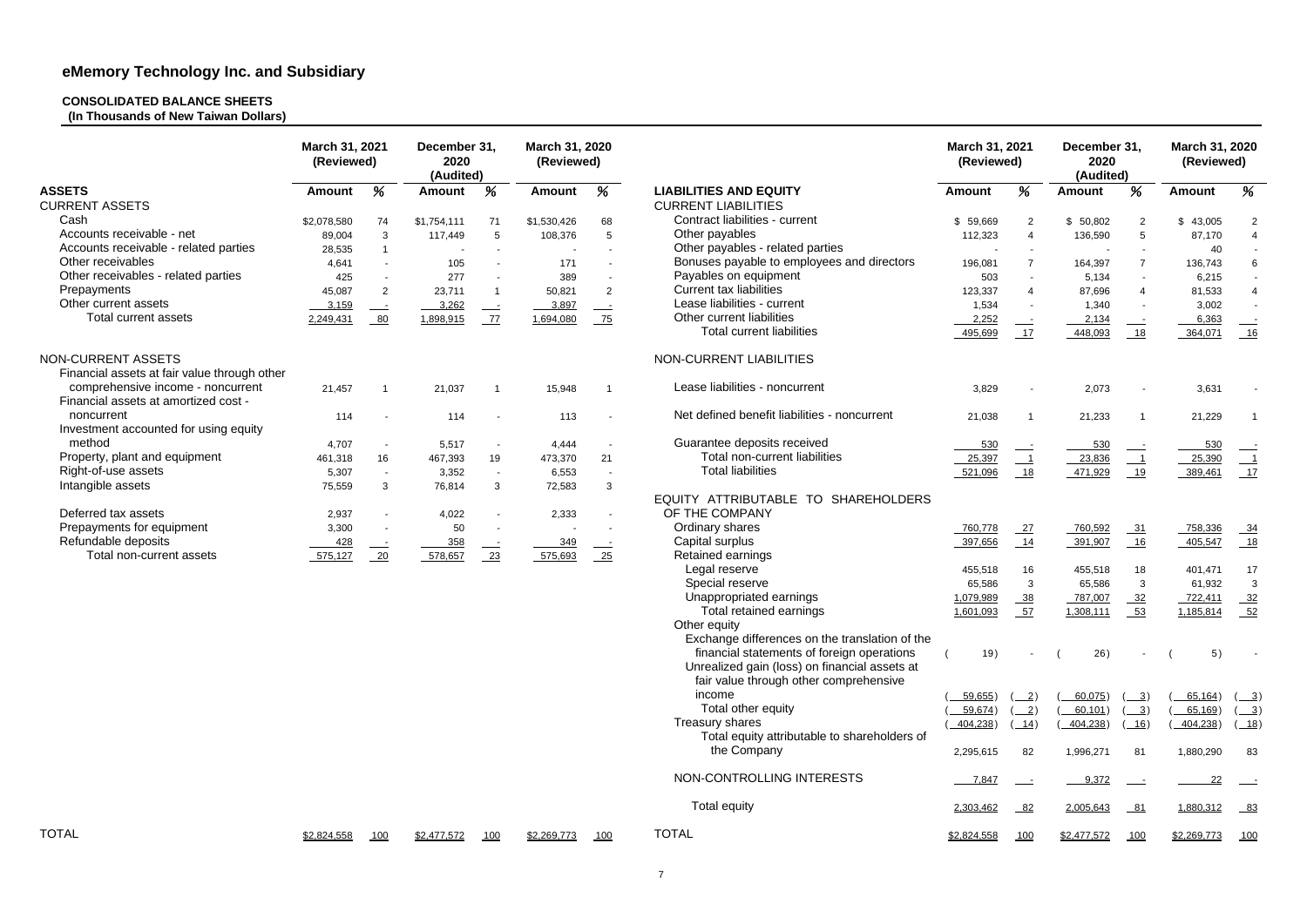#### **CONSOLIDATED STATEMENTS OF COMPREHENSIVE INCOME (In Thousands of New Taiwan Dollars, Except Earnings Per Share) (Reviewed, Not Audited)**

|                                             | <b>Three Months Ended March 31</b> |             |               |                |
|---------------------------------------------|------------------------------------|-------------|---------------|----------------|
|                                             | 2021                               |             | 2020          |                |
|                                             | <b>Amount</b>                      | %           | <b>Amount</b> | %              |
| <b>OPERATING REVENUE</b>                    | \$<br>596,734                      | 100         | \$<br>415,436 | 100            |
| <b>OPERATING COSTS</b>                      |                                    |             |               |                |
| <b>GROSS PROFIT</b>                         | 596,734                            | 100         | 415,436       | 100            |
| <b>OPERATING EXPENSES</b>                   |                                    |             |               |                |
| Selling and marketing expenses              | 37,081                             | 6           | 29,520        | 7              |
| General and administrative expenses         | 63,303                             | 10          | 48,343        | 12             |
| Research and development expenses           | 165,995                            | 28          | 145,693       | 35             |
| Expected credit gain                        | 7,356)                             | $\perp$     | 2,093)        | $\perp$        |
| Total operating expenses                    | 259,023                            | 43          | 221,463       | 53             |
| <b>OPERATING INCOME</b>                     | 337,711                            | 57          | 193,973       | 47             |
| NON-OPERATING INCOME AND<br><b>EXPENSES</b> |                                    |             |               |                |
| Interest income                             | 1,826                              |             | 2,400         | 1              |
| Other income                                | 1,111                              |             | 1,188         |                |
| Other gains and losses                      | 4,525                              |             | 5,767         | 1              |
| Finance costs                               | 22)                                |             | 34)           |                |
| Share of loss of associates                 | 810)                               |             | 938)          |                |
| Total non-operating income and              |                                    |             |               |                |
| expenses                                    | 6,630                              | $\mathbf 1$ | 8,383         | $\overline{2}$ |
| PROFIT BEFORE INCOME TAX                    | 344,341                            | 58          | 202,356       | 49             |
| <b>INCOME TAX EXPENSE</b>                   | 52,907                             | 9           | 25,598        | 6              |
| <b>NET PROFIT</b>                           | 291,434                            | 49          | 176,758       | 43             |

(Continued)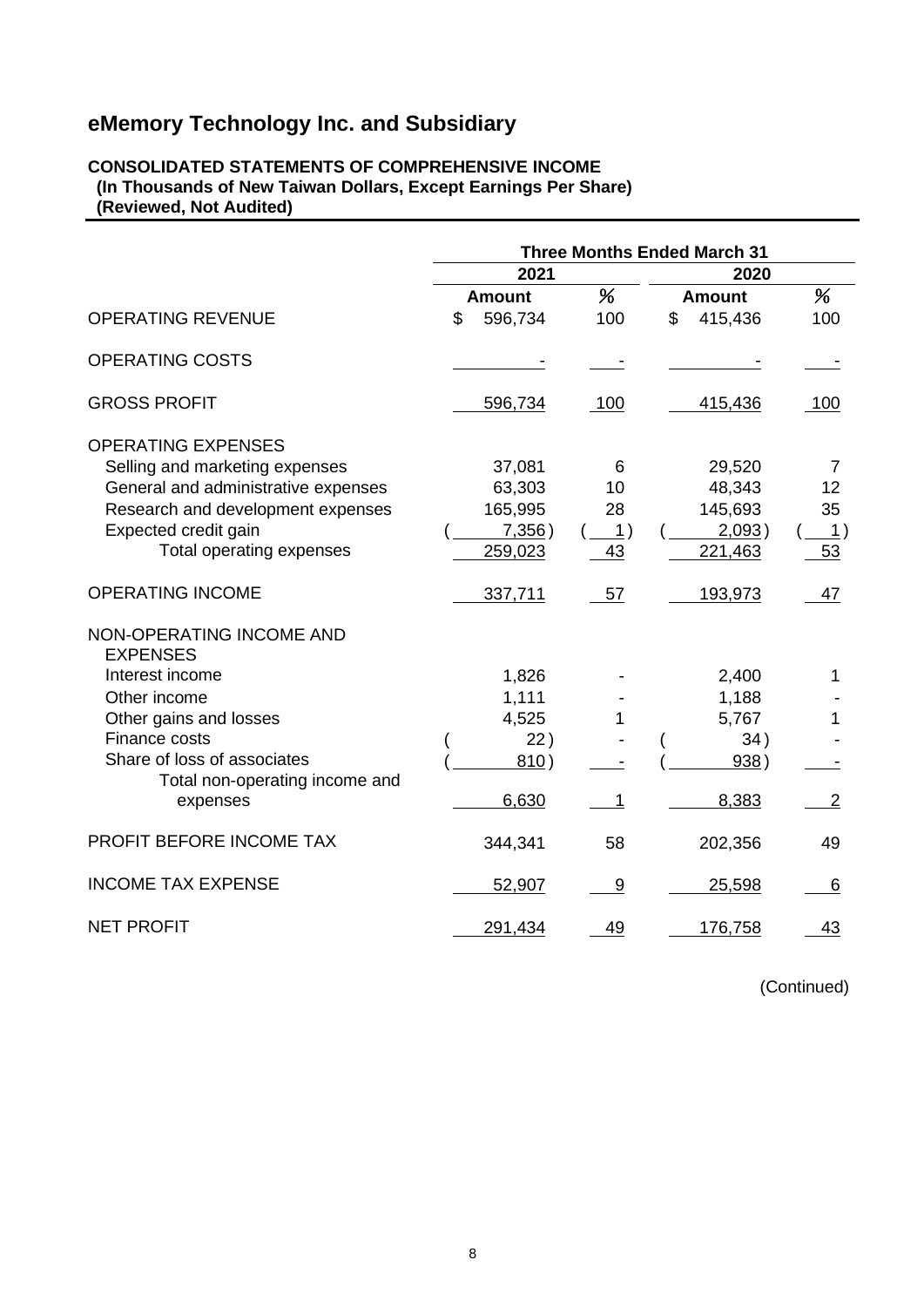#### **CONSOLIDATED STATEMENTS OF COMPREHENSIVE INCOME (In Thousands of New Taiwan Dollars, Except Earnings Per Share) (Reviewed, Not Audited)**

|                                                                                                                                                                               | <b>Three Months Ended March 31</b> |                              |          |          |                     |          |  |
|-------------------------------------------------------------------------------------------------------------------------------------------------------------------------------|------------------------------------|------------------------------|----------|----------|---------------------|----------|--|
|                                                                                                                                                                               | 2021                               |                              |          |          | 2020                |          |  |
| OTHER COMPREHENSIVE INCOME<br>Items that will not be reclassified<br>subsequently to profit or loss:<br>Unrealized gain on investments in                                     | <b>Amount</b>                      |                              | %        |          | <b>Amount</b>       | %        |  |
| equity instruments at fair value<br>through other comprehensive<br>income<br>Items that may be reclassified<br>subsequently to profit or loss:<br>Exchange differences on the | \$                                 | 420                          |          | \$       | 418                 |          |  |
| translation of the financial<br>statements of foreign operations<br>Share of the other comprehensive<br>loss of associates accounted for                                      |                                    | 8                            |          |          |                     |          |  |
| using the equity method<br>Other comprehensive income                                                                                                                         |                                    | 428                          |          |          | 1)<br>417           |          |  |
| <b>TOTAL COMPREHENSIVE INCOME</b>                                                                                                                                             | \$                                 | 291,862                      | 49       | S        | 177,175             | 43       |  |
| NET PROFIT (LOSS) ATTRIBUTABLE TO:<br>Shareholders of the Company<br>Non-controlling interests                                                                                | \$<br>\$                           | 292,982<br>1,548)<br>291,434 | 49<br>49 | \$<br>\$ | 176,758<br>176,758  | 43<br>43 |  |
| <b>TOTAL COMPREHENSIVE INCOME</b><br>(LOSS) ATTRIBUTABLE TO:<br>Shareholders of the Company<br>Non-controlling interests                                                      | \$<br>\$                           | 293,409<br>1,547)<br>291,862 | 49<br>49 | \$       | 177,175<br>177,175  | 43<br>43 |  |
| <b>EARNINGS PER SHARE</b><br><b>Basic</b><br><b>Diluted</b>                                                                                                                   | \$<br>\$                           | <u>3.93</u><br>3.92          |          | \$       | <u>2.38</u><br>2.37 |          |  |

(Concluded)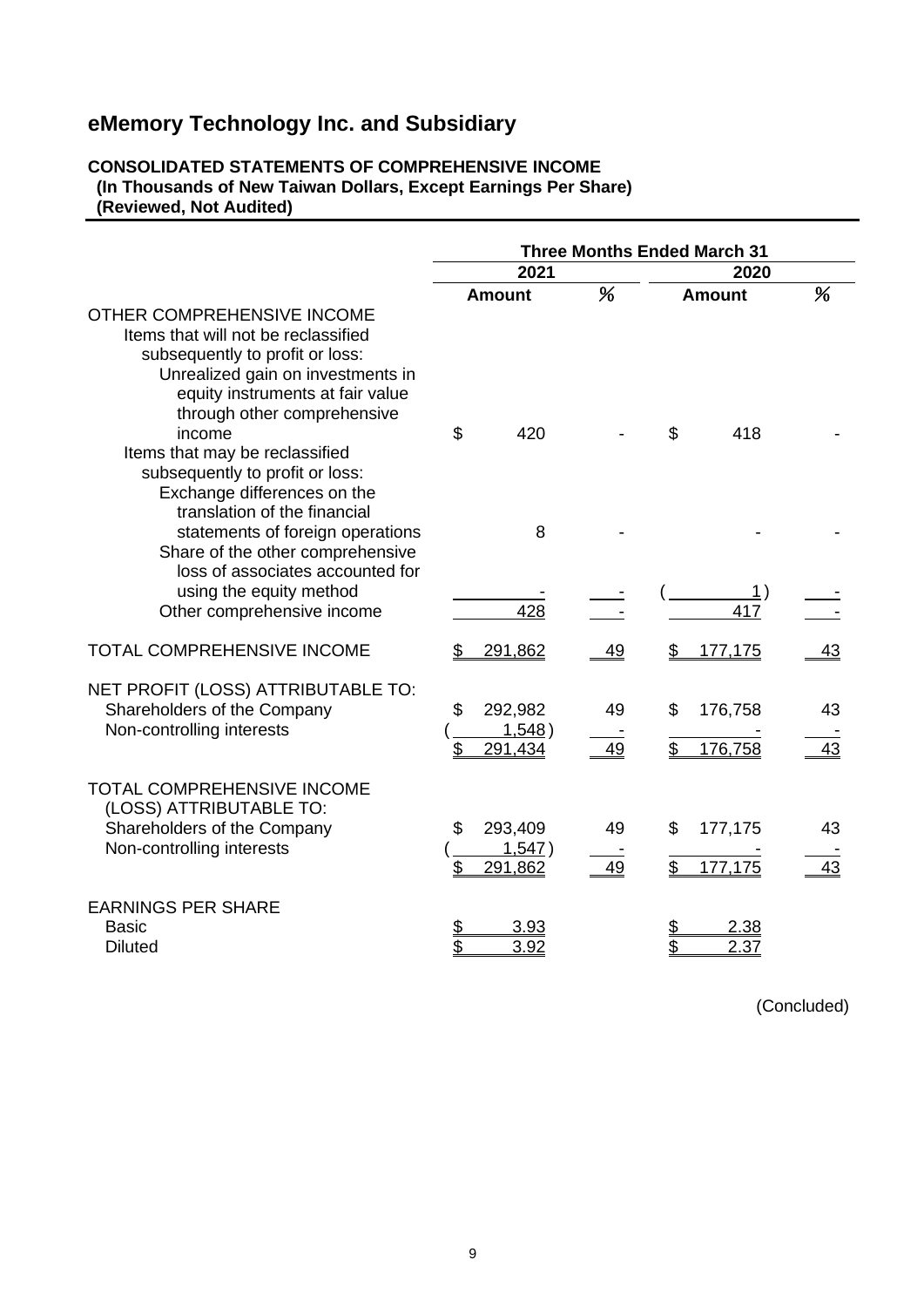**Equity Attributable to Shareholders of the Company Other Equity Exchange Differences Unrealized Gain (Loss) on on the Translation of the Financial Financial Assets at Fair Value Through Ordinary Shares Latements**<br>
Statements ber of and the Capital Capital Legal Special Unappropriated Total of Foreign **Number of Shares (In Thousands) Amount Capital Surplus Legal Reserve Special Reserve Unappropriated Earnings Total of Foreign Operations Comprehensive Income Treas Shar** BALANCE, JANUARY 1, 2020 75,834 \$ 758,336 \$ 404,446 \$ 401,471 \$ 61,932 \$ 545,653 \$1,009,056 (\$ 4) (\$ 65,582) (\$ 404,238) \$1,702,014 \$ \$1,702,014 Changes in percentage of ownership interests in subsidiaries - - 15 - - - - - - - 15 ( 15 ) - Change in capital surplus from investments in associates accounted for by using the equity method - - 1 - - - - - - - 1 - 1 Net profit for the three months ended<br>March 31, 2020 March 31, 2020 - - - - - 176,758 176,758 - - - 176,758 - 176,758 Other comprehensive income (loss) for the three months ended March 31, 2020 Total comprehensive income (loss) for the three months ended March 31, 2020 - - - - - 176,758 176,758 ( 1 ) 418 - 177,175 - 177,175 Share-based payments - - 1,085 - - - - - - - 1,085 37 1,122 BALANCE, MARCH 31, 2020 <u> 75,834 \$ 758,336 \$ 405,547 \$ 401,471</u> \$ 61,<u>932 \$ 722,411</u> \$1,185,814 (\$ 5) (\$ 65,164) (\$ 404,238) \$1,880,290 \$ 22 \$1,880,312 BALANCE, JANUARY 1, 2021 76,060 \$ 760,592 \$ 391,907 \$ 455,518 \$ 65,586 \$ 787,007 \$1,308,111 ( \$ 26 ) ( \$ 60,075 ) ( \$ 404,238 ) \$1,996,271 \$ 9,372 \$2,005,643 Changes in percentage of ownership interests in subsidiaries - - 5 - - - - - - - 5 ( 5 ) - Net profit for the three months ended<br>March 31, 2021 March 31, 2021 - - - - - 292,982 292,982 - - - 292,982 ( 1,548 ) 291,434 Other comprehensive income for the three months ended March 31, 2021 - - - - - - - 7 420 - 427 1 428 Total comprehensive income (loss) for the three months ended March 31, 2021 - - - - - 292,982 292,982 7 420 - 293,409 ( 1,547 ) 291,862 Issuance of ordinary shares under employee share options 18 186 5,744 - - - - - - - 5,930 - 5,930 Share-based payments - - - - - - - - - - - 20 20 Non-Controlling Interests - - - - - - - - - - - 7 7 BALANCE, MARCH 31, 2021 <u> 76,078</u> \$ 760,778 \$ 397,656 \$ 455,518 \$ 65,586 \$1,079,989 \$1,601,093 (\$ 19) (\$ 59,655) (\$ 404,238) \$2,295,615 \$ 7,847 \$2,303,462

#### **CONSOLIDATED STATEMENTS OF CHANGES IN EQUITY (In Thousands of New Taiwan Dollars) (Reviewed, Not Audited)**

| <b>ury</b><br>es. | <b>Total</b> | <b>Non-Controlling</b><br><b>Interests</b>                                                                           |                    |  |
|-------------------|--------------|----------------------------------------------------------------------------------------------------------------------|--------------------|--|
| ,238)             | \$1,702,014  | \$                                                                                                                   | \$1,702,014        |  |
|                   | 15           | 15)<br>$\overline{\phantom{a}}$                                                                                      |                    |  |
|                   | 1            |                                                                                                                      | 1                  |  |
|                   | 176,758      |                                                                                                                      | 176,758            |  |
| Ξ                 | $-417$       | <u> 1999 - 1999 - 1999 - 1999 - 1999 - 1999 - 1999 - 1999 - 1999 - 1999 - 1999 - 1999 - 1999 - 1999 - 1999 - 199</u> | <u>417</u>         |  |
| Ξ                 | 177,175      | <u> 1999 - 1999 - 1999 - 1999 - 1999 - 1999 - 1999 - 1999 - 1999 - 1999 - 1999 - 1999 - 1999 - 1999 - 1999 - 199</u> | 177,175            |  |
| $\sim$ $\sim$     | 1,085        | <u>37</u>                                                                                                            | 1,122              |  |
| <u>,238</u> )     | \$1,880,290  | $\frac{1}{2}$                                                                                                        | <u>\$1,880,312</u> |  |
| ,238)             | \$1,996,271  | \$<br>9,372                                                                                                          | \$2,005,643        |  |
|                   | 5            | 5)<br>$\overline{(}$                                                                                                 |                    |  |
|                   | 292,982      | 1,548)<br>$\overline{\phantom{a}}$                                                                                   | 291,434            |  |
|                   | <u>427</u>   | $\overline{1}$                                                                                                       | <u>428</u>         |  |
|                   | 293,409      | $($ 1,547)                                                                                                           | 291,862            |  |
|                   | 5,930        |                                                                                                                      | 5,930              |  |
|                   |              | 20                                                                                                                   | 20                 |  |
|                   |              | 7                                                                                                                    | $\overline{I}$     |  |
| ,238)             | \$2,295,615  | 7,847<br>$\frac{2}{3}$                                                                                               | \$2,303,462        |  |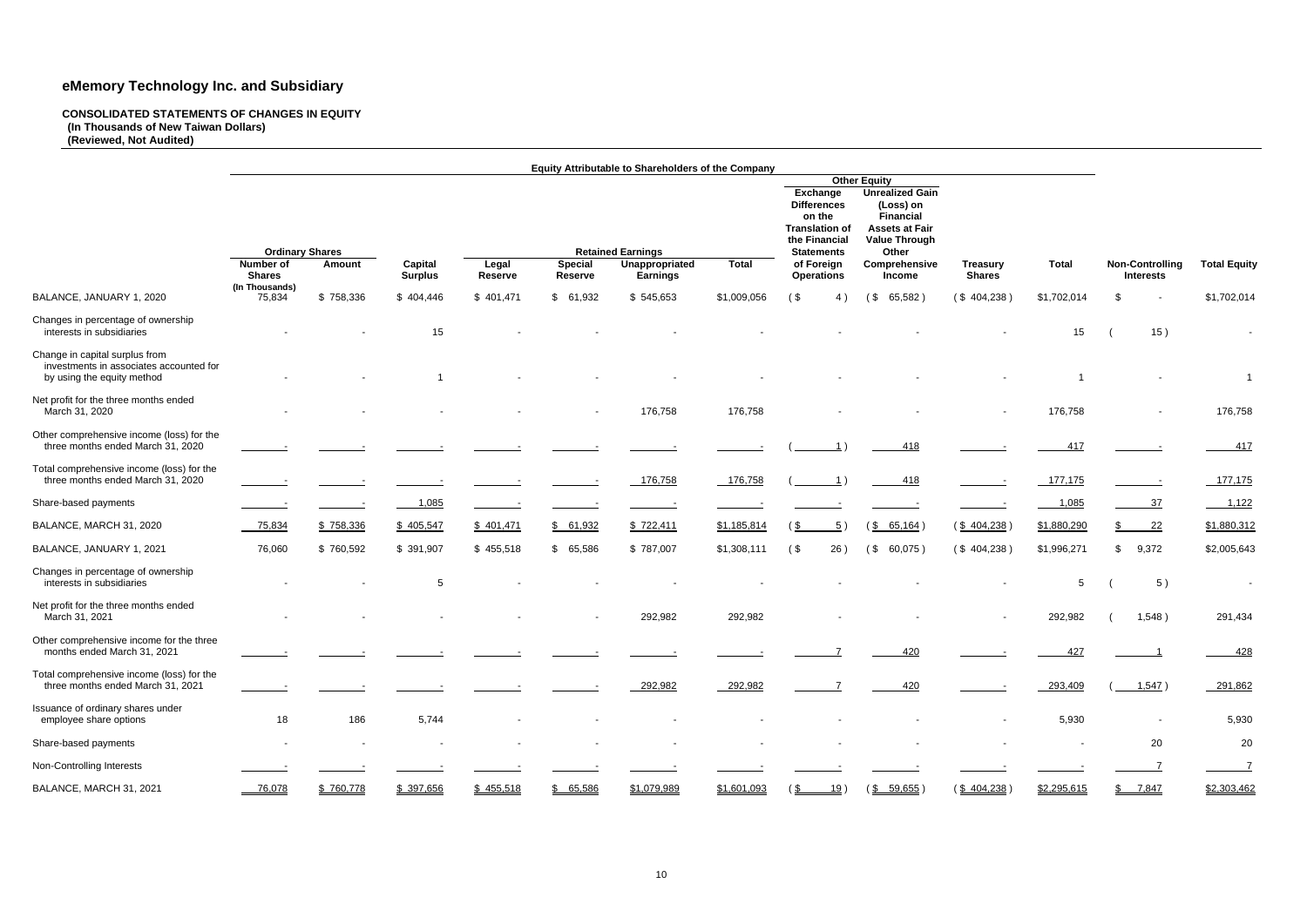#### **CONSOLIDATED STATEMENTS OF CASH FLOWS (In Thousands of New Taiwan Dollars) (Reviewed, Not Audited)**

|                                              |    | <b>Three Months Ended March 31</b> |    |         |
|----------------------------------------------|----|------------------------------------|----|---------|
|                                              |    | 2021                               |    | 2020    |
| CASH FLOWS FROM OPERATING ACTIVITIES         |    |                                    |    |         |
| Profit before income tax                     | \$ | 344,341                            | \$ | 202,356 |
| Adjustments for:                             |    |                                    |    |         |
| Depreciation expenses                        |    | 10,351                             |    | 10,222  |
| Amortization expenses                        |    | 4,446                              |    | 3,810   |
| Expected credit gain                         |    | 7,356)                             |    | 2,093)  |
| Finance costs                                |    | 22                                 |    | 34      |
| Interest income                              |    | 1,826)                             |    | 2,400)  |
| Share-based payments                         |    | 20                                 |    | 1,122   |
| Share of loss of associates                  |    | 810                                |    | 938     |
| Net loss (gain) on foreign currency exchange |    | 1,125                              |    | 1,419)  |
| Changes in operating assets and liabilities  |    |                                    |    |         |
| Accounts receivable                          |    | 34,588                             |    | 21,631  |
| Accounts receivable - related parties        |    | 28,470)                            |    |         |
| Other receivables                            |    | 4,493)                             |    | 1,691   |
| Other receivables - related parties          |    | 148)                               |    | 21      |
| Prepayments                                  |    | 21,376)                            |    | 23,614) |
| Other current assets                         |    | 103                                |    | 378     |
| <b>Contract liabilities</b>                  |    | 8,867                              |    | 10,168  |
| Other payables                               |    | 24,391)                            |    | 6,222   |
| Other payables- related parties              |    |                                    |    | 40      |
| Other current liabilities                    |    | 118                                |    | 4,632   |
| Net defined benefit liabilities              |    | 195)                               |    | 155)    |
| Bonuses payable to employees and directors   |    | 31,684                             |    | 11,623  |
| Cash generated from operations               |    | 348,220                            |    | 245,207 |
| Interest received                            |    | 1,783                              |    | 2,467   |
| Income tax paid                              |    | <u>16,181</u> )                    |    | 7,275)  |
| Net cash generated from operating activities |    | 333,822                            |    | 240,399 |

(Continued)